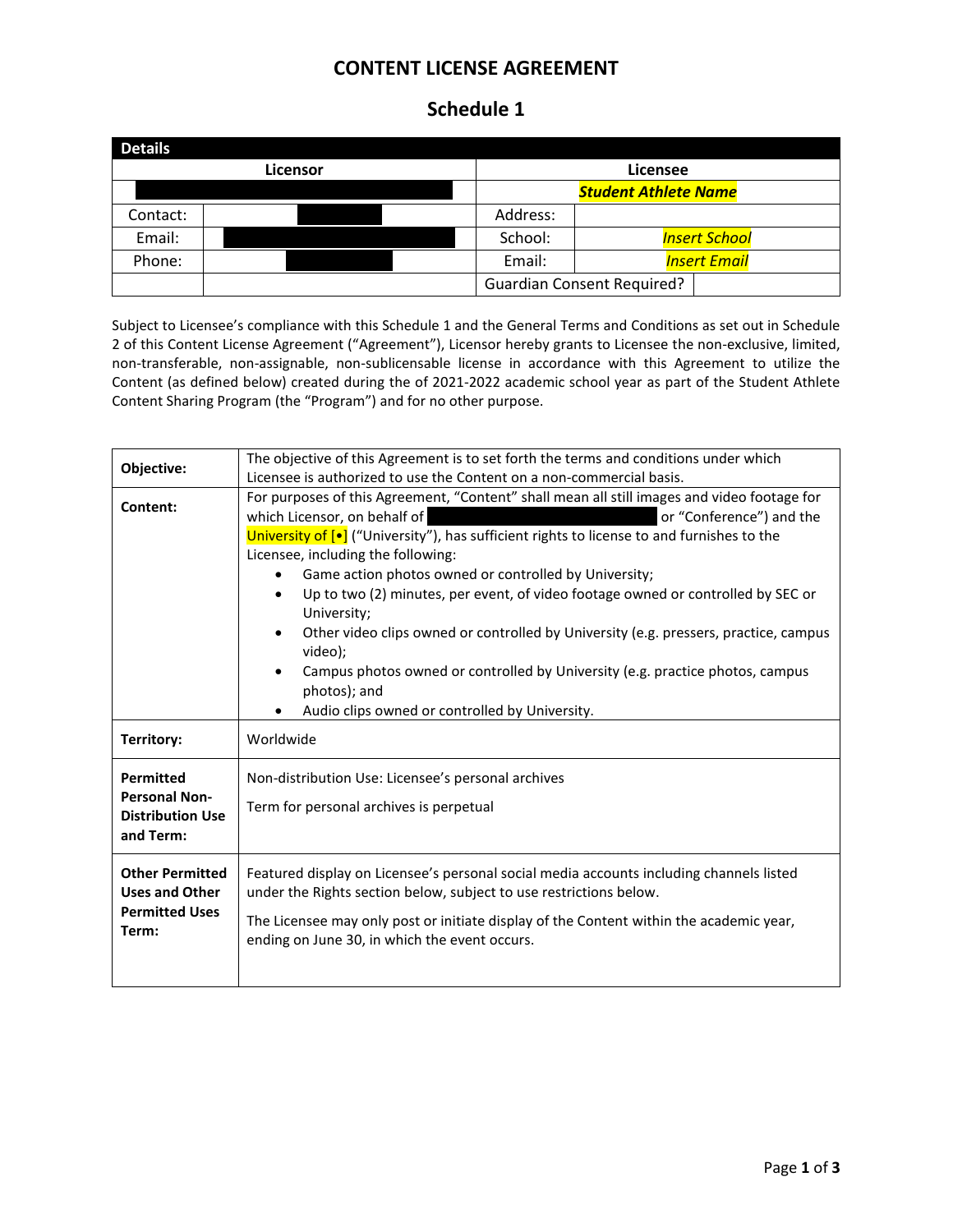| <b>Use Restrictions:</b> | Licensee may not and will not monetize the Content or use the Content in connection with<br>any monetization opportunity or in any commercial manner without entering into a<br>separate commercial license agreement with Licensor. For clarity and without limitation,<br>Content may not be used in any manner with third party brands. Content may not be used<br>in any association or in connection with branded social media posts, branded pre or post roll<br>video, branded graphic overlays or messaging without entering into a separate license<br>agreement with Licensor. Licensee may not post or make any use of the Content in any<br>manner that expressly or implicitly indicates endorsement of any product or service by the<br>University or the SEC. |
|--------------------------|------------------------------------------------------------------------------------------------------------------------------------------------------------------------------------------------------------------------------------------------------------------------------------------------------------------------------------------------------------------------------------------------------------------------------------------------------------------------------------------------------------------------------------------------------------------------------------------------------------------------------------------------------------------------------------------------------------------------------------------------------------------------------|
| <b>Rights:</b>           | Digital Only - Facebook, Twitter, Instagram, YouTube, SnapChat, TikTok                                                                                                                                                                                                                                                                                                                                                                                                                                                                                                                                                                                                                                                                                                       |
| License Fee:             | \$0.00                                                                                                                                                                                                                                                                                                                                                                                                                                                                                                                                                                                                                                                                                                                                                                       |

The use specified above is the only use authorized under the terms of this Agreement. ALL RIGHTS RESERVED.

## **Schedule 2**

## **General Terms and Conditions To Content License Agreement**

1. The Content remains the property of the copyright owner. A limited license is granted solely to Licensee to use the Content for the Permitted Use as specified on Schedule 1. Licensee does not acquire any right, title or interest in or to any Content or other licensed material, and will not make, authorize or permit any use of the Content or other licensed material other than as specified herein.

2. Licensor hereby represents that it has the right to grant the rights specified herein. Licensor agrees to license Content only on the condition that Licensee agrees to use it in the specific context, manner and time period set forth on Schedule 1. Any use by Licensee other than the use permitted herein is a material breach of this Agreement and entitles Licensor to immediately rescind this license.

3. Licensee may not sell, rent, lend, sublicense, or otherwise transfer any Content or the right to use or reproduce Content, and will take all commercially reasonable efforts to prevent third parties from doing same.

4. Licensee represents, covenants and warrants that the Content will not be used in any way derogatory or defamatory to the Conference, University, Licensor or any person or entity depicted in the Content. Licensee must not use the Content in any way that advertises, promotes, or expresses or implies endorsement of any third party, cause, belief, product or service by Licensee or any individual appearing or otherwise included or referenced in the Content (whether by name, likeness, voice, performance or otherwise). Licensee acknowledges and agrees that it shall be solely responsible for obtaining any and all necessary rights, licenses, releases or waivers permitting Licensee to use: (i) the music, announcer calls, or any other material contained in the Content; (ii) the performance of any individual appearing or contained in the Content; and (iii) any other third party rights, including trademark rights and rights of publicity, requiring clearance that are not specifically licensed hereunder.

5. Notwithstanding anything to the contrary contained herein, in no event shall the Content be used in or in connection with "adult" (i.e. pornographic, obscene or sexually explicit) content, firearms, tobacco, drugs, a lottery, game of chance or any other type of gambling or wagering activity (including, without limitation, fantasy sports), or in or as part of any audiovisual production marketed, advertised, distributed or sold as part of or in association with any of the foregoing.

6. All rights not specifically granted herein to Licensee are reserved for Licensor's use and disposition without any limitations whatsoever.